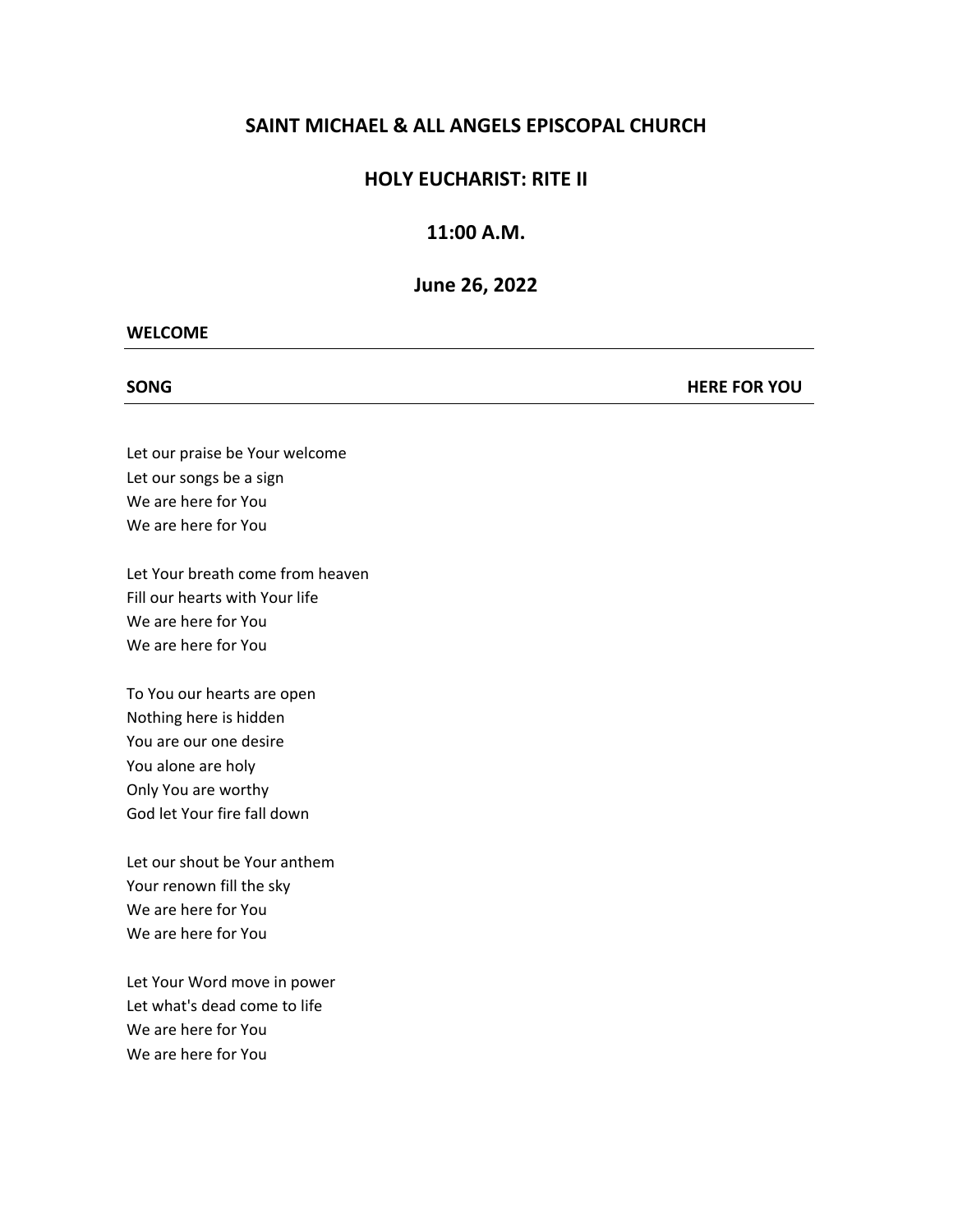To You our hearts are open Nothing here is hidden You are our one desire You alone are holy Only You are worthy God let Your fire fall down

To You our hearts are open Nothing here is hidden You are our one desire You alone are holy Only You are worthy God let Your fire fall down

We welcome You with praise We welcome You with praise Almighty God of love Be welcome in this place

We welcome You with praise We welcome You with praise Almighty God of love Be welcome in this place

Let ev'ry heart adore Let ev'ry soul awake Almighty God of love Be welcome in this place

To You our hearts are open Nothing here is hidden You are our one desire You alone are holy Only You are worthy God let Your fire fall down

# **OPENING ACCLAMATION**

Blessed be God: Father, Son, and Holy Spirit. *And blessed be his kingdom, now and for ever. Amen.*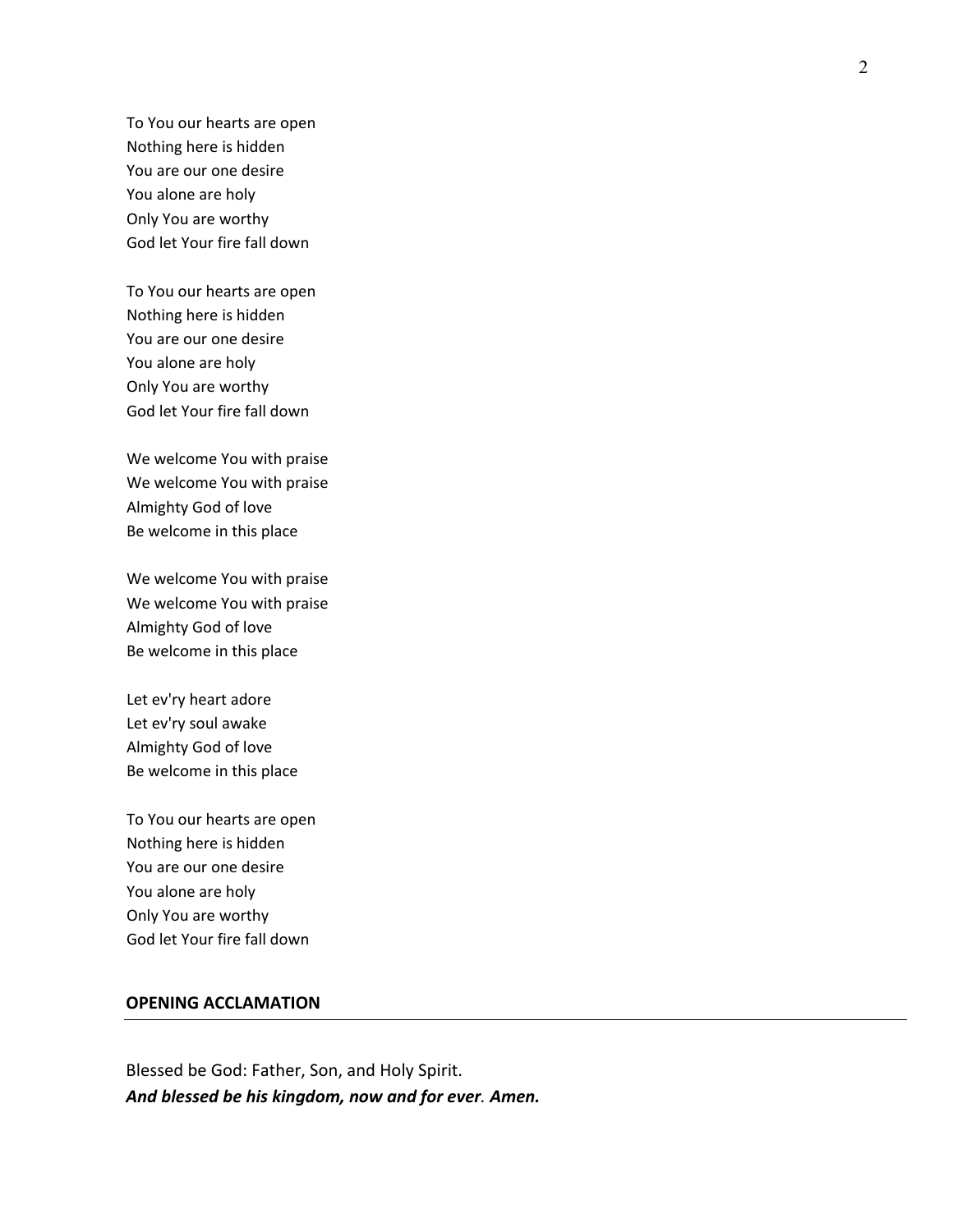Almighty God, to you all hearts are open, all desires known, and from you no secrets are hid: Cleanse the thoughts of our hearts by the inspiration of your Holy Spirit, that we may perfectly love you, and worthily magnify your holy Name; through Christ our Lord. *Amen.*

## **COLLECT OF THE DAY**

The Lord be with you. *And also with you.* Let us pray.

Almighty God, you have built your Church upon the foundation of the apostles and prophets, Jesus Christ himself being the chief cornerstone: Grant us so to be joined together in unity of spirit by their teaching, that we may be made a holy temple acceptable to you; through Jesus Christ our Lord, who lives and reigns with you and the Holy Spirit, one God, for ever and ever. *Amen.* 

### **THE LESSON GALATIANS 5:1, 13-25**

For freedom Christ has set us free. Stand firm, therefore, and do not submit again to a yoke of slavery. For you were called to freedom, brothers and sisters; only do not use your freedom as an opportunity for self-indulgence, but through love become slaves to one another. For the whole law is summed up in a single commandment, "You shall love your neighbor as yourself." If, however, you bite and devour one another, take care that you are not consumed by one another. Live by the Spirit, I say, and do not gratify the desires of the flesh. For what the flesh desires is opposed to the Spirit, and what the Spirit desires is opposed to the flesh; for these are opposed to each other, to prevent you from doing what you want. But if you are led by the Spirit, you are not subject to the law. Now the works of the flesh are obvious: fornication, impurity, licentiousness, idolatry, sorcery, enmities, strife, jealousy, anger, quarrels, dissensions, factions, envy, drunkenness, carousing, and things like these. I am warning you, as I warned you before: those who do such things will not inherit the kingdom of God. By contrast, the fruit of the Spirit is love, joy, peace, patience, kindness, generosity, faithfulness, gentleness, and self-control. There is no law against such things. And those who belong to Christ Jesus have crucified the flesh with its passions and desires. If we live by the Spirit, let us also be guided by the Spirit.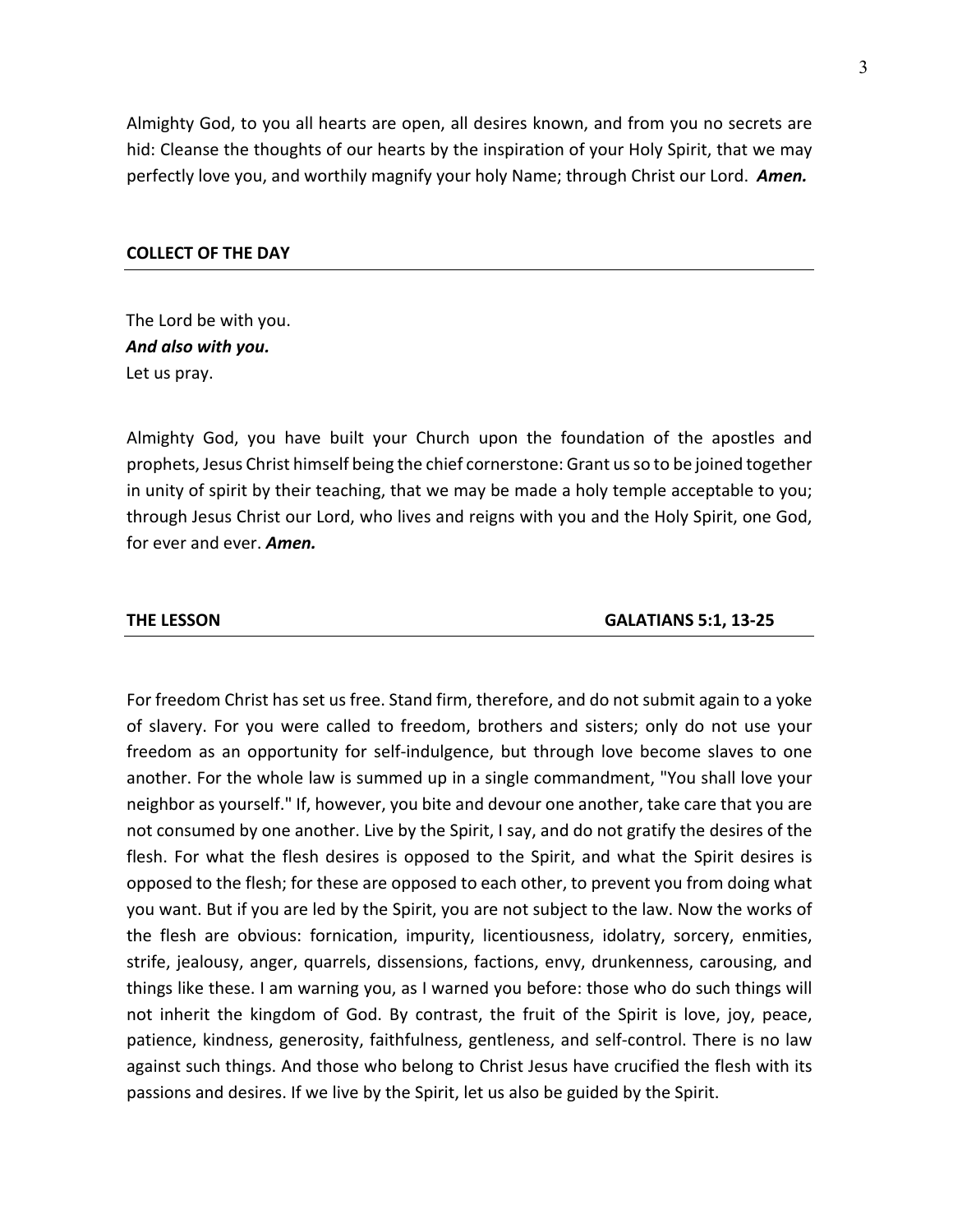The Word of the Lord.

*Thanks be to God.*

**SONG** BE THOU MY VISION

Lord Be thou my vision, O Lord of my heart; all else be nought to me, save that thou art- thou my best thought, by day or by night, waking or sleeping, thy presence my light.

Be thou my wisdom, and thou my true word; I ever with thee and thou with me, Lord; thou my great Father; thine own may I be; thou in me dwelling, and I one with thee.

Riches I heed not, nor man's empty praise Thou mine inheritance, now and always Thou and Thou only, first in my heart High King of Heaven, my treasure Thou art

High King of heaven, when victory is won, may I reach heaven's joys, bright heaven's Sun! Heart of my heart, whatever befall, still be my Vision, O Ruler of all.

### **THE GOSPEL LUKE 9:51-62**

The Holy Gospel of our Lord Jesus Christ according to Luke. *Glory to you, Lord Christ.*

When the days drew near for Jesus to be taken up, he set his face to go to Jerusalem. And he sent messengers ahead of him. On their way they entered a village of the Samaritans to make ready for him; but they did not receive him, because his face was set toward Jerusalem. When his disciples James and John saw it, they said, "Lord, do you want us to command fire to come down from heaven and consume them?" But he turned and rebuked them. Then they went on to another village. As they were going along the road,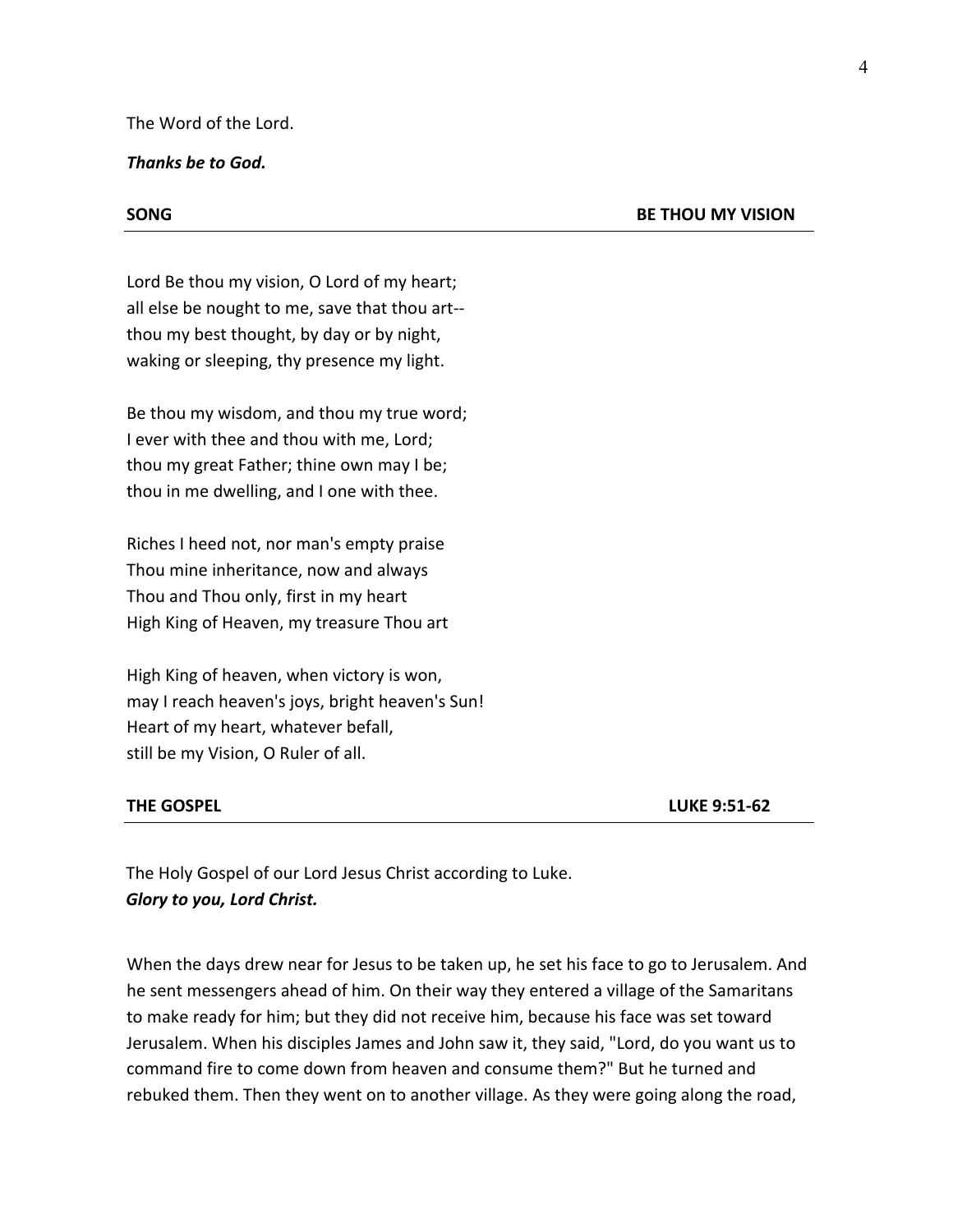someone said to him, "I will follow you wherever you go." And Jesus said to him, "Foxes have holes, and birds of the air have nests; but the Son of Man has nowhere to lay his head." To another he said, "Follow me." But he said, "Lord, first let me go and bury my father." But Jesus said to him, "Let the dead bury their own dead; but as for you, go and proclaim the kingdom of God." Another said, "I will follow you, Lord; but let me first say farewell to those at my home." Jesus said to him, "No one who puts a hand to the plow and looks back is fit for the kingdom of God."

The Gospel of the Lord. *Praise to you Lord Christ.* 

### **SERMON THE REVEREND BOB JOHNSTON**

### **NICENE CREED**

We believe in one God, the Father, the Almighty, maker of heaven and earth, of all that is, seen and unseen. We believe in one Lord, Jesus Christ, the only Son of God, eternally begotten of the Father, God from God, Light from Light, true God from true God, begotten, not made, of one Being with the Father. Through him all things were made. For us and for our salvation he came down from heaven: by the power of the Holy Spirit he became incarnate from the Virgin Mary, and was made man. For our sake he was crucified under Pontius Pilate; he suffered death and was buried. On the third day he rose again in accordance with the Scriptures; he ascended into heaven and is seated at the right hand of the Father.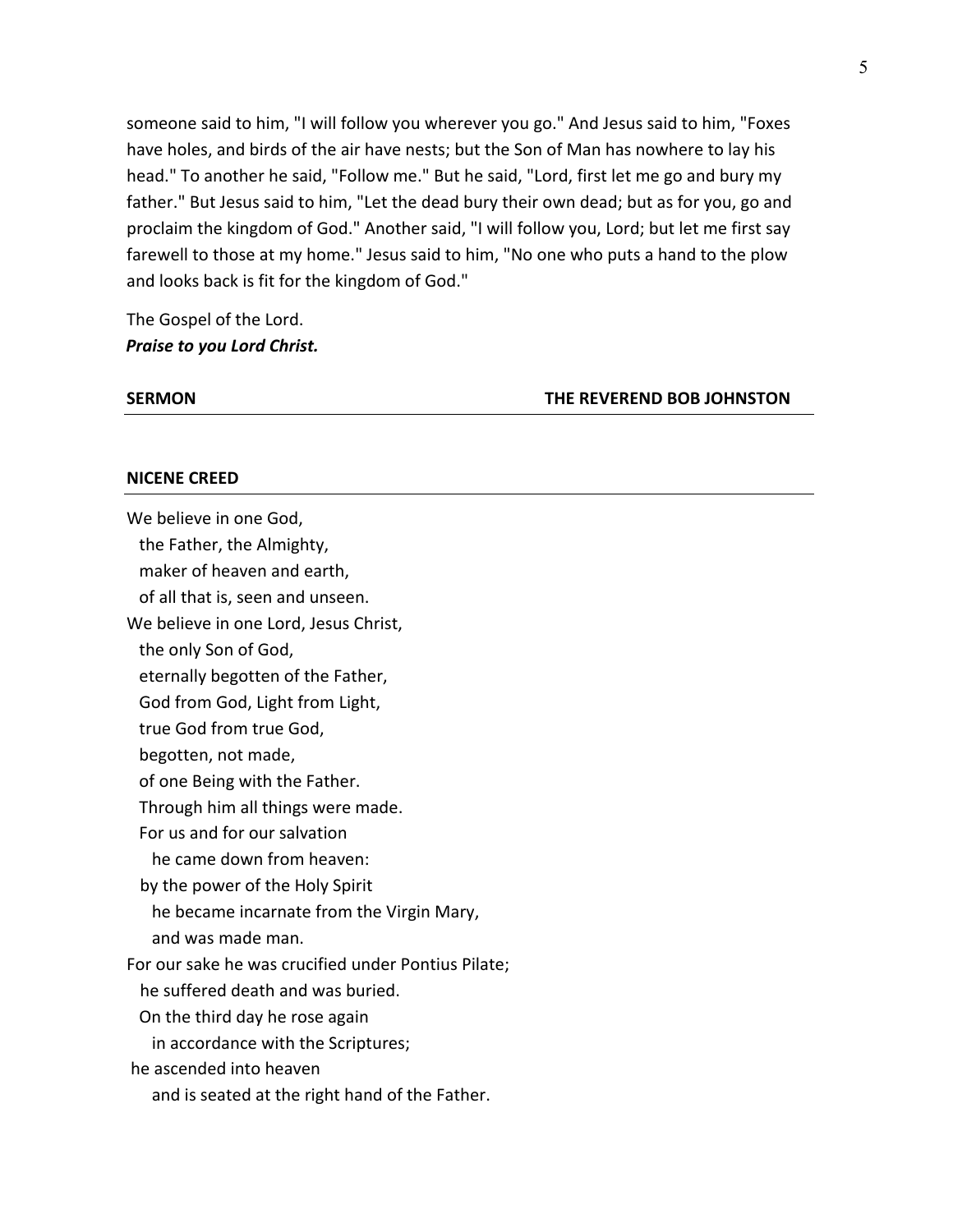He will come again in glory to judge the living and the dead, and his kingdom will have no end. We believe in the Holy Spirit, the Lord, the giver of life, who proceeds from the Father and the Son. With the Father and the Son he is worshiped and glorified. He has spoken through the Prophets. We believe in one holy catholic and apostolic Church. We acknowledge one baptism for the forgiveness of sins. We look for the resurrection of the dead, and the life of the world to come. Amen.

# **Prayers of the People: Form VI**

In peace, we pray to you, Lord God.

For all people in their daily life and work;

### *For our families, friends, and neighbors, and for those who are alone.*

For this community, the nation, and the world;

*For all who work for justice, freedom, and peace.*

For the just and proper use of your creation;

*For the victims of hunger, fear, injustice, and oppression.*

For all who are in danger, sorrow, or any kind of trouble;

*For those who minister to the sick, the friendless, and the needy.*

For the peace and unity of the Church of God;

*For all who proclaim the Gospel, and all who seek the Truth.*

For Justin, Archbishop of Canterbury; Michael, Our Presiding Bishop; George, our Bishop; our parish clergy and their families; and for all bishops and other ministers; *For all who serve God in his Church.*

For the special needs and concerns of this congregation.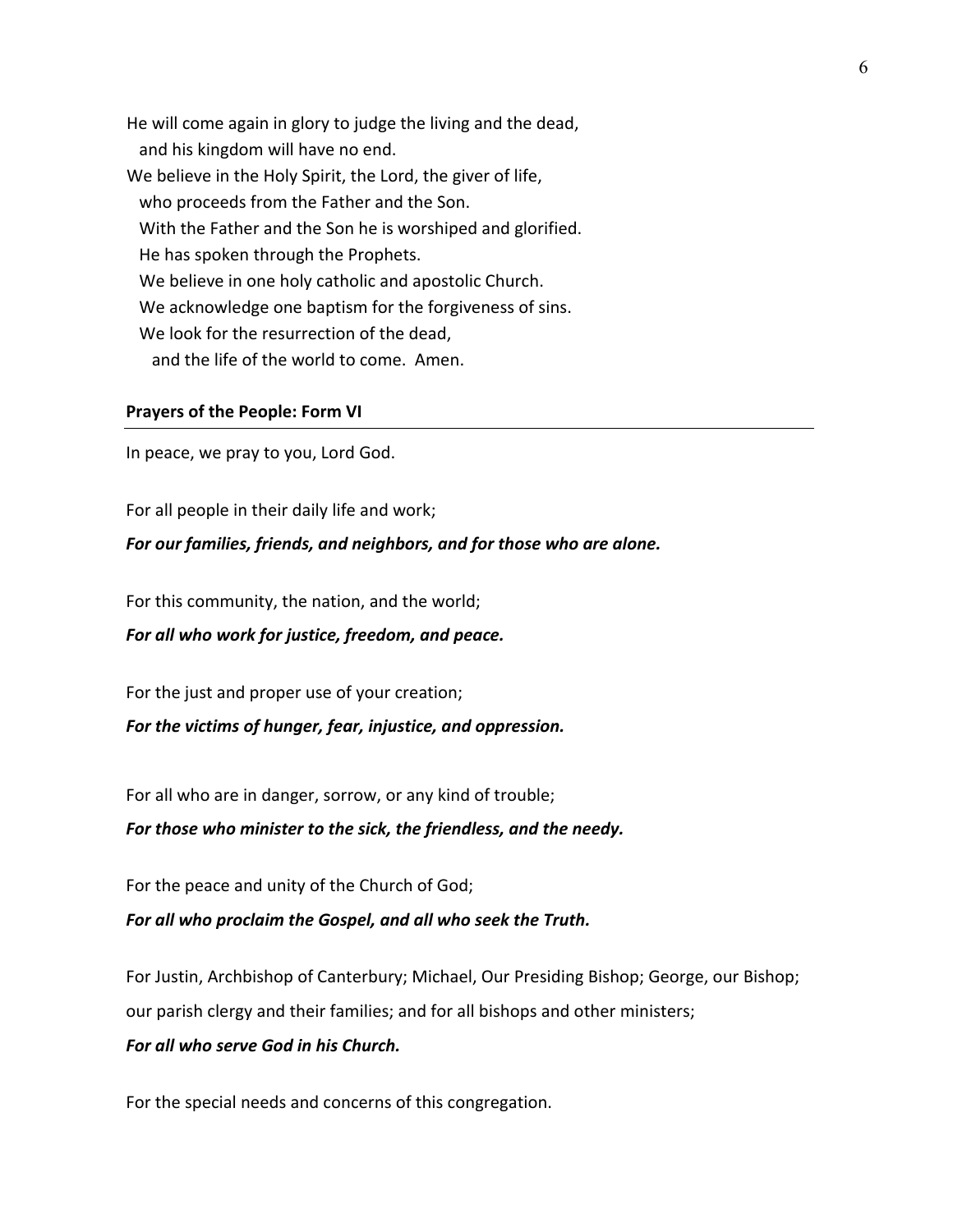Hear us Lord;

# *For your mercy is great.*

We thank you, Lord, for all the blessings of this life.

We will exalt you, O God our King;

# *And praise your Name for ever and ever.*

We pray for all who have died, that they may have a place in your eternal kingdom.

Lord, let your loving kindness be upon them;

*Who put their trust in you.*

# **CONCLUDING COLLECT**

Almighty and eternal God, ruler of all things in heaven and earth: Mercifully accept the prayers of your people, and strengthen us to do your will; through Jesus Christ our Lord. *Amen.*

# **CONFESSION**

Let us confess our sins against God and our neighbor.

*Most merciful God, we confess that we have sinned against you in thought, word, and deed, by what we have done, and by what we have left undone. We have not loved you with our whole heart; we have not loved our neighbors as ourselves. We are truly sorry and we humbly repent. For the sake of your Son Jesus Christ, have mercy on us and forgive us; that we may delight in your will, and walk in your ways, to the glory of your Name. Amen.*

Almighty God have mercy on you, forgive you all your sins through our Lord Jesus Christ, strengthen you in all goodness, and by the power of the Holy Spirit keep you in eternal life. *Amen.*

## **THE PEACE**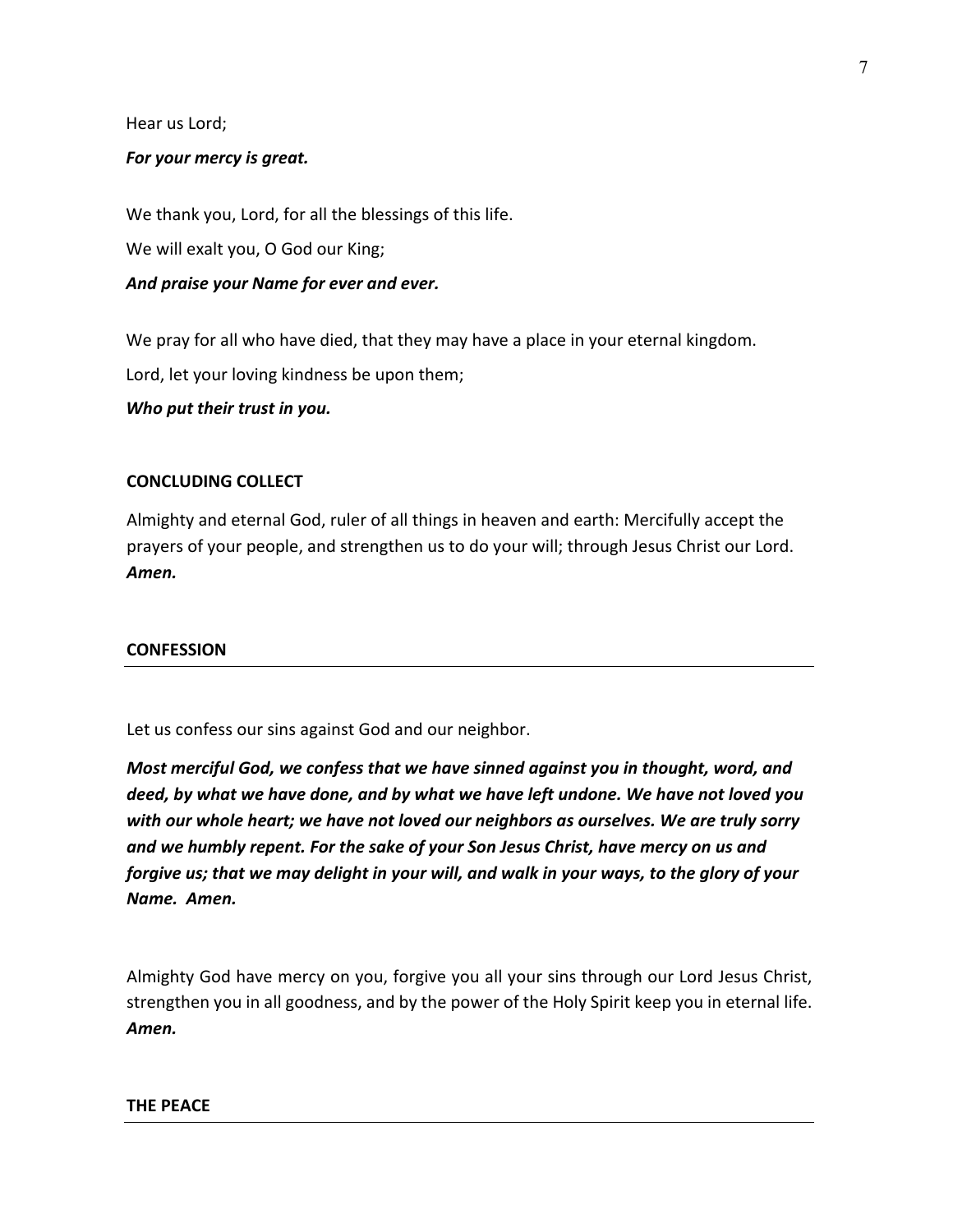The Peace of the Lord be always with you. *And also with you.*

## **OFFERTORY SENTENCE**

Walk in love, as Christ loved us and gave himself for us, an offering and sacrifice to God.

## **OFFERTORY SONG WAY MAKER**

You You are here moving in our midst I worship You I worship You You are here working in this place I worship You I worship You **Repeat**

(You are) Way Maker Miracle Worker Promise Keeper Light in the darkness my God that is who You are **Repeat**

That is who You are

You are here touching ev'ry heart I worship You I worship You You are here healing ev'ry heart I worship You I worship You

You are here turning lives around I worship You I worship You You are here mending ev'ry heart I worship You yeah I worship You Lord

(You are) Way Maker Miracle Worker Promise Keeper Light in the darkness my God that is who You are **Repeat**

That is who You are That is who You are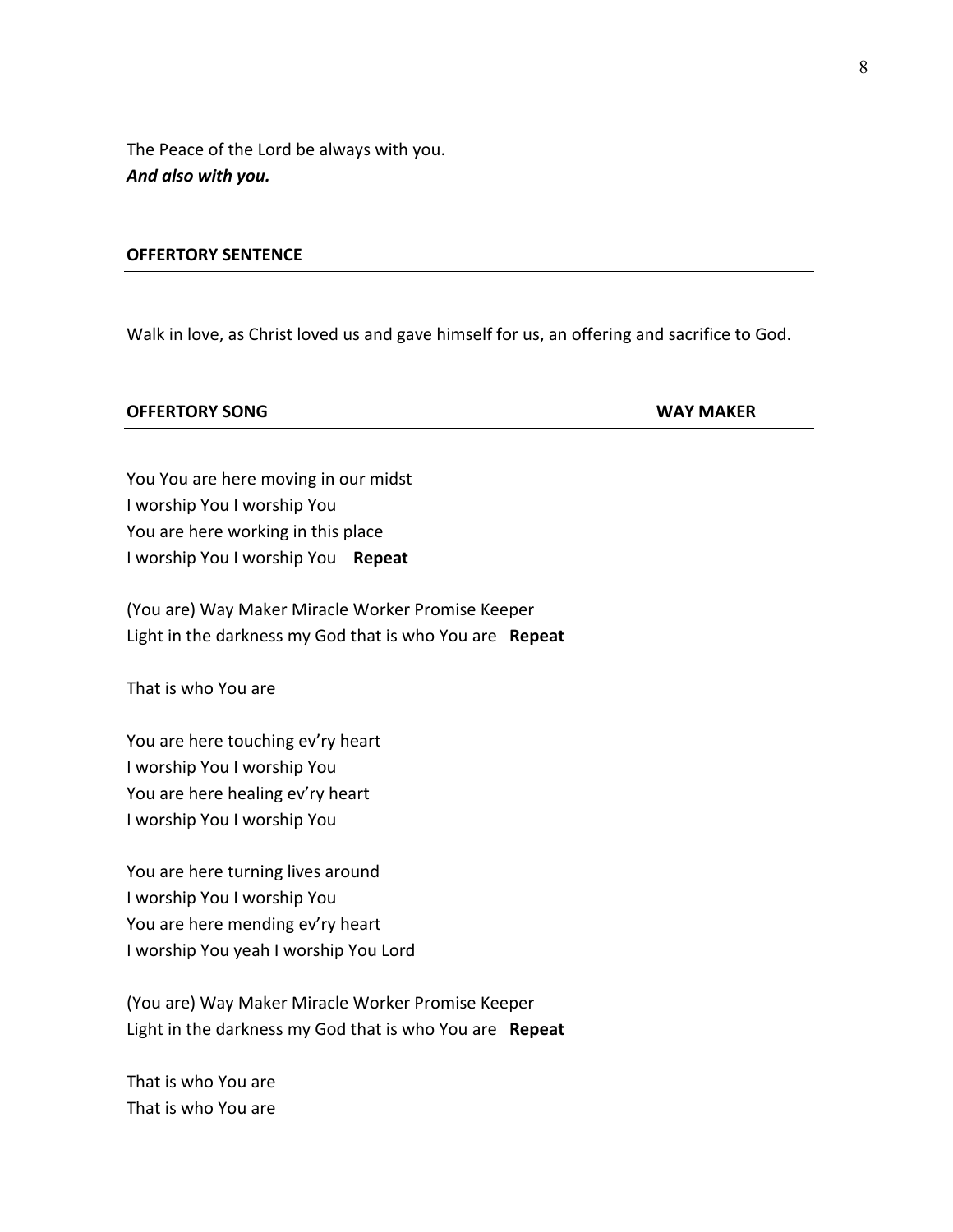Even when I don't see it You're working Even when I don't feel it You're working You never stop You never stop working You never stop You never stop working

(You are) Way Maker Miracle Worker Promise Keeper Light in the darkness my God that is who You are **Repeat**

That is who You are That is who You are

## **COMMUNION RITE II PRAYER A**

The Lord be with you. *And also with you.*

Lift up your hearts. *We lift them to the Lord.*

Let us give thanks to the Lord our God. *It is right to give him thanks and praise.*

It is right, and a good and joyful thing, always and everywhere to give thanks to you, Father Almighty, Creator of heaven and earth.

*[ Here the Celebrant includes a proper preface ]*

Therefore we praise you, joining our voices with Angels and Archangels and with all the company of heaven, who for ever sing this hymn to proclaim the glory of your Name:

*Holy, holy, holy Lord, God of power and might, heaven and earth are full of your glory. Hosanna in the highest. Blessed is he who comes in the name of the Lord. Hosanna in the highest.*

Holy and gracious Father: In your infinite love you made us for yourself, and, when we had fallen into sin and become subject to evil and death, you, in your mercy, sent Jesus Christ, your only and eternal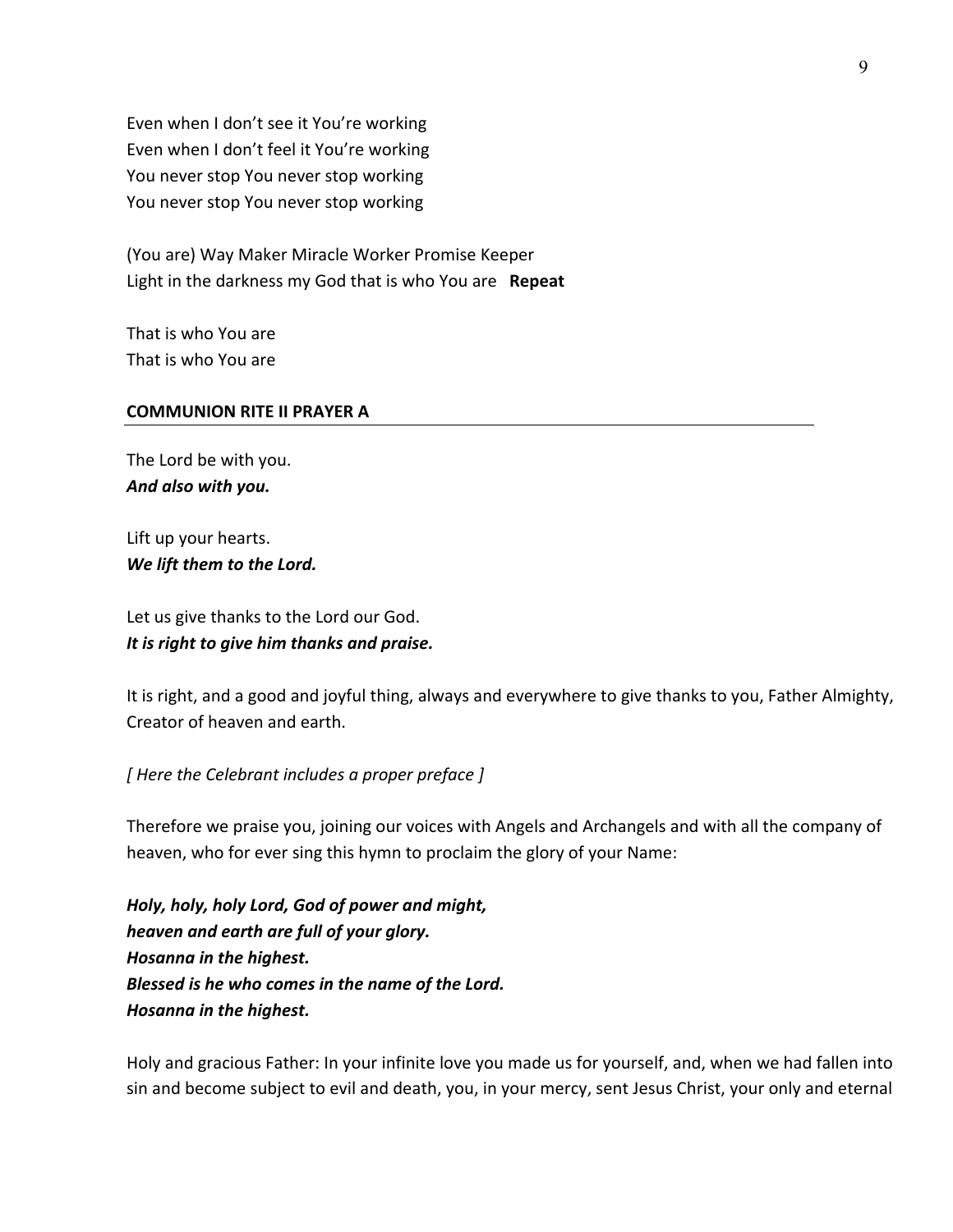Son, to share our human nature, to live and die as one of us, to reconcile us to you, the God and Father of all.

He stretched out his arms upon the cross, and offered himself, in obedience to your will, a perfect sacrifice for the whole world.

On the night he was handed over to suffering and death, our Lord Jesus Christ took bread; and when he had given thanks to you, he broke it, and gave it to his disciples, and said, *"Take, eat: This is my Body, which is given for you. Do this for the remembrance of me."*

After supper he took the cup of wine; and when he had given thanks, he gave it to them, and said, "Drink this, all of you: This is my Blood of the new Covenant, which is shed for you and for many for the forgiveness of sins. Whenever you drink it, do this for the remembrance of me."

Therefore we proclaim the mystery of faith:

*Christ has died. Christ is risen. Christ will come again.*

We celebrate the memorial of our redemption, O Father, in this sacrifice of praise and thanksgiving. Recalling his death, resurrection, and ascension, we offer you these gifts.

Sanctify them by your Holy Spirit to be for your people the Body and Blood of your Son, the holy food and drink of new and unending life in him. Sanctify us also that we may faithfully receive this holy Sacrament, and serve you in unity, constancy, and peace; and at the last day bring us with all your saints into the joy of your eternal kingdom.

All this we ask through your Son Jesus Christ: By him, and with him, and in him, in the unity of the Holy Spirit all honor and glory is yours, Almighty Father, now and for ever. **AMEN.**

"And now, as our Savior Christ has taught us, we are bold to say,"

**Our Father, who art in heaven, hallowed be thy Name, thy kingdom come, thy will be done, on earth as it is in heaven. Give us this day our daily bread.**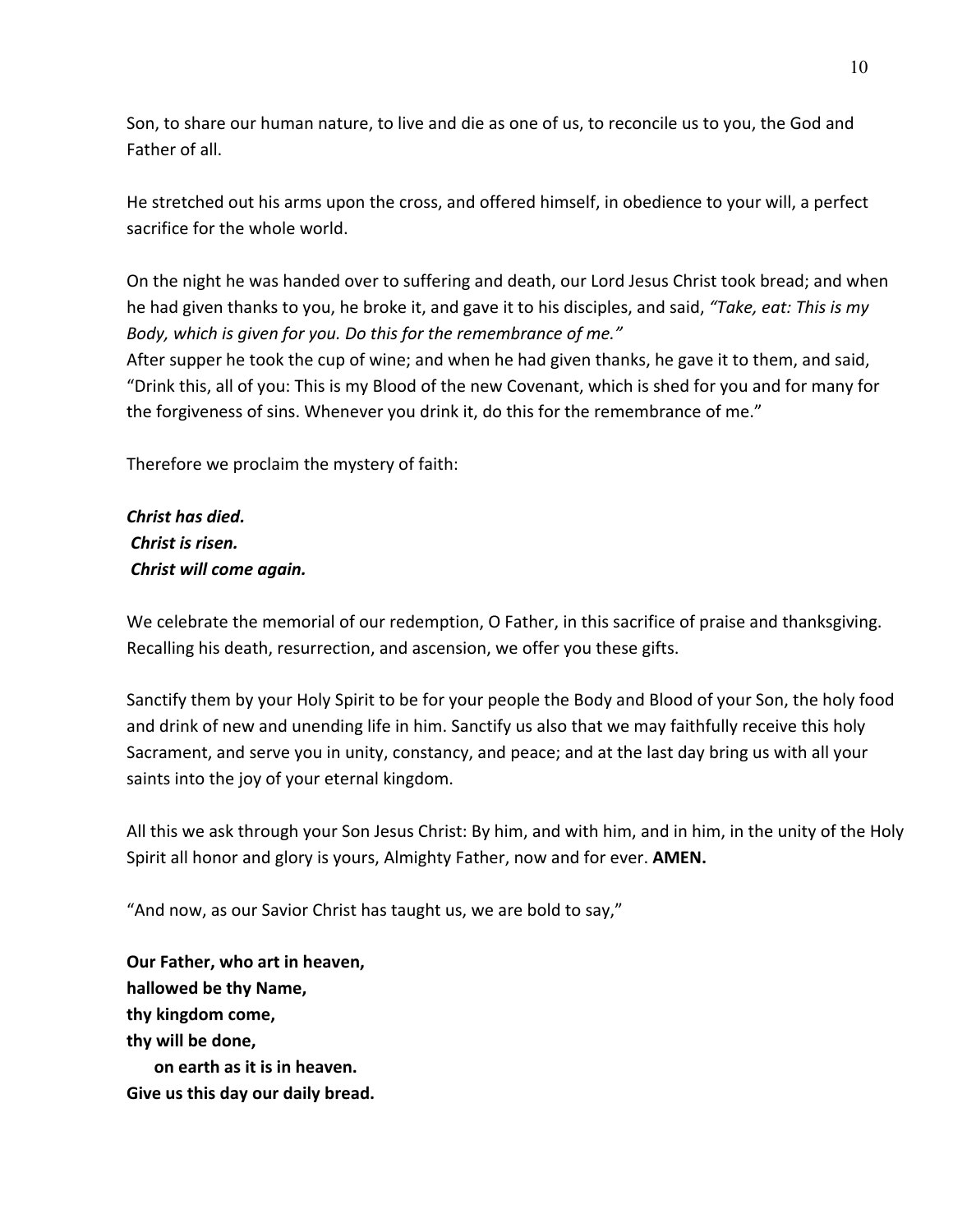**And forgive us our trespasses, as we forgive those who trespass against us. And lead us not into temptation, but deliver us from evil. For thine is the kingdom, and the power, and the glory, for ever and ever.** *Amen.*

Alleluia. Christ our Passover is sacrificed for us;

## *Therefore let us keep the feast. Alleluia*

The Gifts of God for the People of God.

Take them in remembrance that Christ died for you, and feed on him in your hearts by faith, with thanksgiving.

# **COMMUNION SONG BEFORE THE THRONE OF GOD ABOVE**

Before the throne of God above I have a strong a perfect plea A great High Priest whose name is Love Who ever lives and pleads for me

My name is graven on His hands My name is written on His heart I know that while in heaven He stands No tongue can bid me thence depart No tongue can bid me thence depart

When Satan tempts me to despair And tells me of the guilt within Upward I look and see Him there Who made an end of all my sin

Because the sinless Saviour died My sinful soul is counted free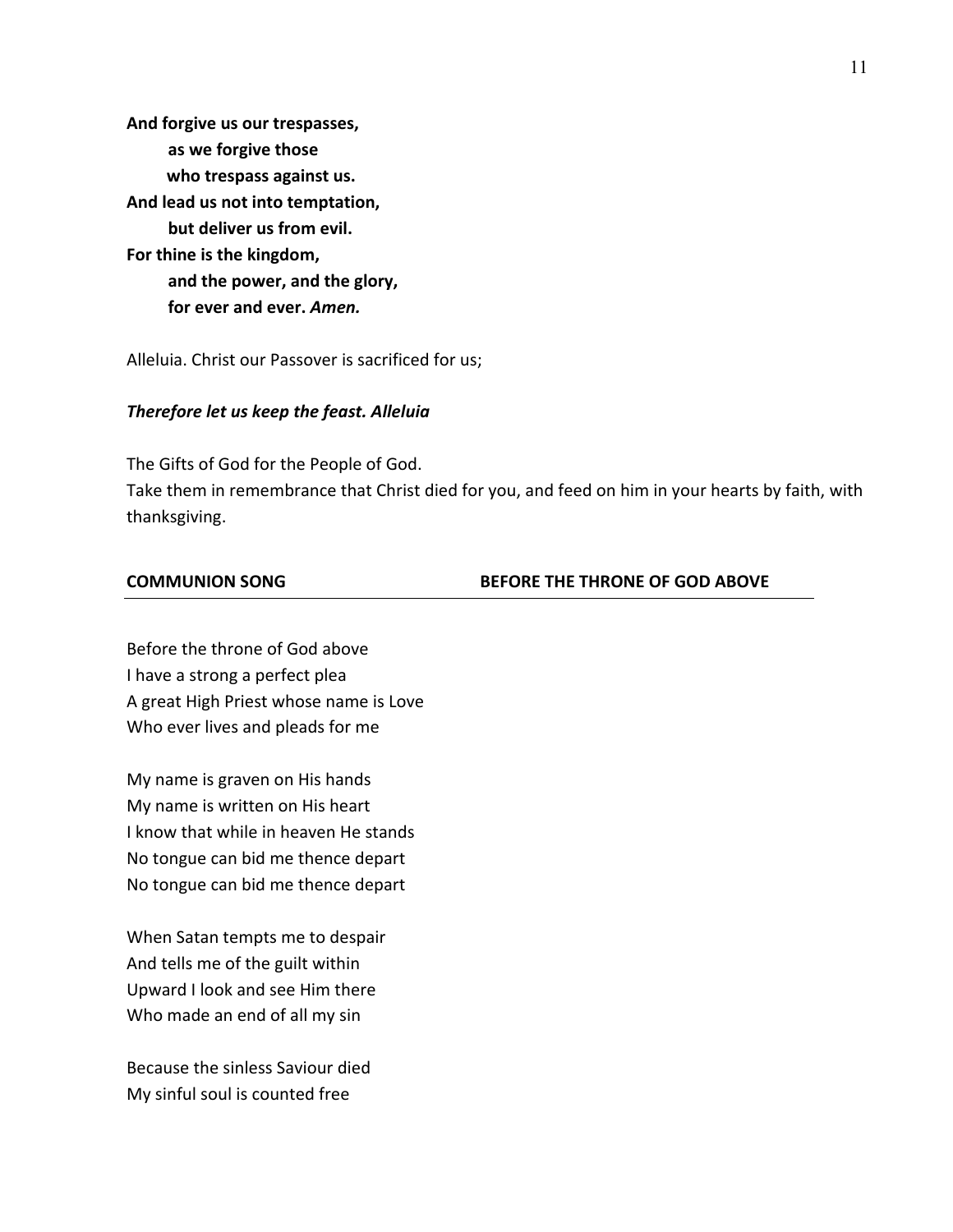For God the Just is satisfied To look on Him and pardon me To look on Him and pardon me

Behold Him there the risen Lamb My perfect spotless Righteousness The great unchangeable I AM The King of glory and of grace

One with Himself I cannot die My soul is purchased by His blood My life is hid with Christ on high With Christ my Saviour and my God With Christ my Saviour and my God

# **POST COMMUNION PRAYER**

*Eternal God, heavenly Father, you have graciously accepted us as living members of your Son our Savior Jesus Christ, and you have fed us with spiritual food in the Sacrament of his Body and Blood. Send us now into the world in peace, and grant us strength and courage to love and serve you with gladness and singleness of heart; through Christ our Lord. Amen.*

## **THE BLESSING**

The peace of God, which passes all understanding, keep your hearts and minds in the knowledge and love of God, and of his Son Jesus Christ our Lord, and the blessing of God Almighty, the Father, the Son, and the Holy Spirit, be among you and remain with you always. *Amen.*

**CLOSING CHORUS CHORUS OF WAY MAKER**

(You are) Way Maker Miracle Worker Promise Keeper Light in the darkness my God that is who You are **Repeat**